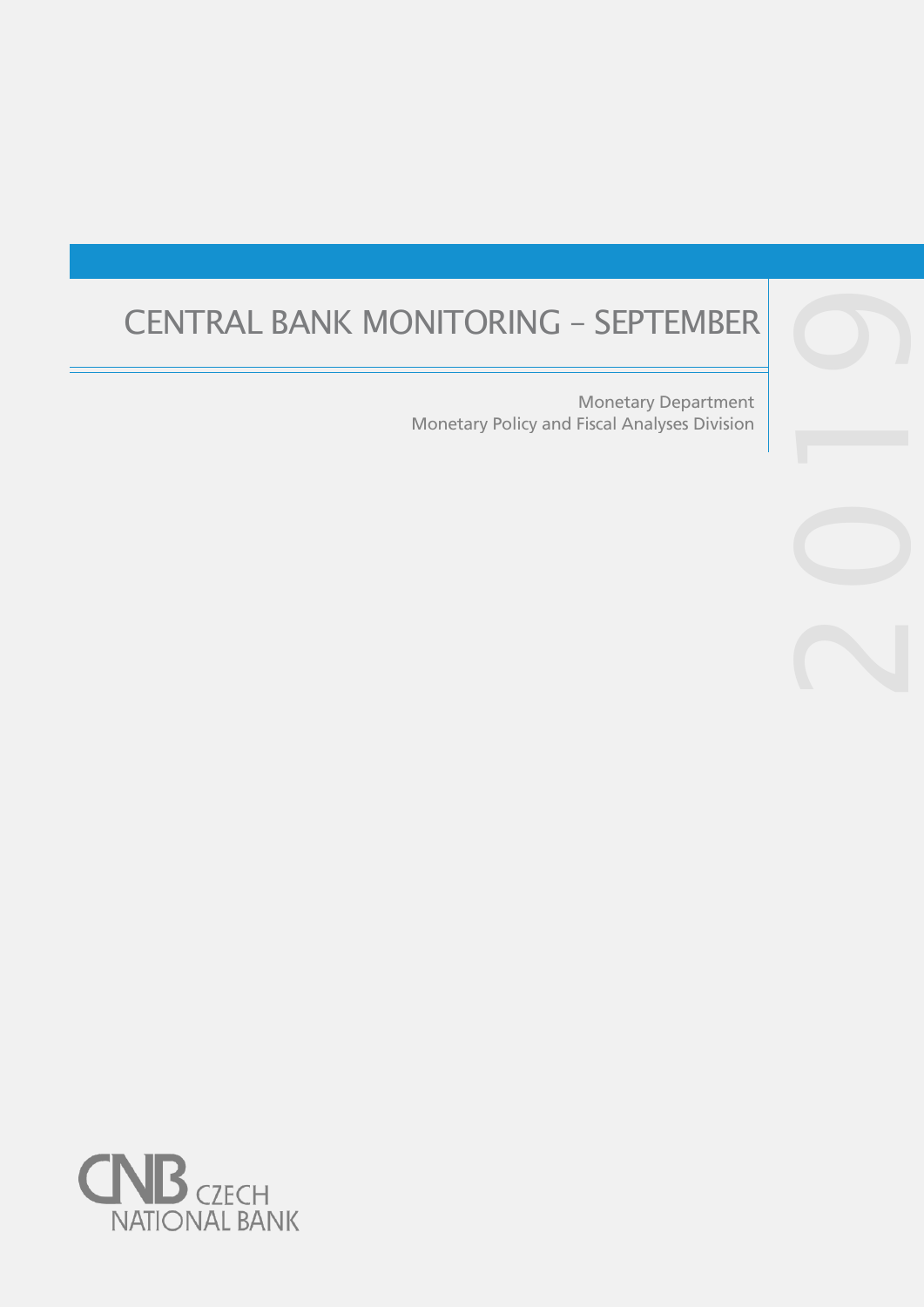# **IN THIS ISSUE**

*Inflation is close to the inflation targets in most of the countries we monitor, the exception being Switzerland. Economic growth mostly slowed further across the economies under review. However, a further significant slowdown is not expected for now. The Fed lowered its benchmark interest rate but has yet to say that the move will start a cycle of gradual rate cutting. The ECB reduced its deposit rate and announced both new unconventional monetary measures and changes to those already in place. All the measures are intended to support monetary easing and monetary policy transmission. By contrast, the Norges Bank was the only central bank to raise its key interest rates.* Spotlight *examines the flexibility of inflation targeting at the central banks we monitor. In our* Selected speech*, Chilean central bank governor Mario Marcel focuses on central bank independence.*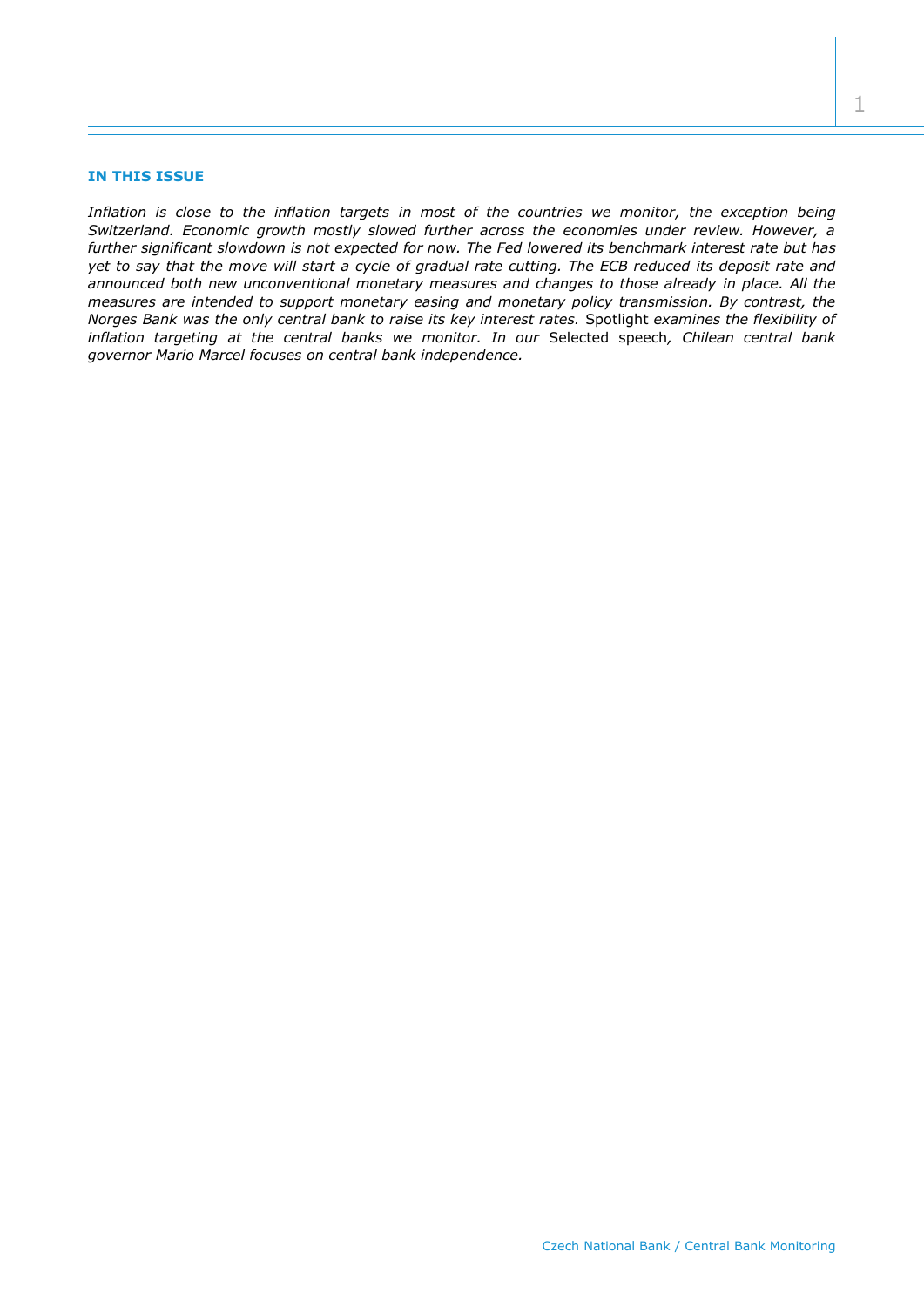# **1. LATEST MONETARY POLICY DEVELOPMENTS AT SELECTED CENTRAL BANKS**

#### **Key central banks of the Euro-Atlantic area**

|                                                | Euro area (ECB)                                           | USA (Fed)                                          | <b>United Kingdom (BoE)</b>                                    |  |  |
|------------------------------------------------|-----------------------------------------------------------|----------------------------------------------------|----------------------------------------------------------------|--|--|
| <b>Inflation target</b>                        | $< 2\%$ <sup>1</sup>                                      | $2%^{2}$                                           | 2%                                                             |  |  |
| <b>MP</b> meetings<br>(rate changes)           | 25 Jul (0.00)<br>12 Sep $(0.00)$ ; $(-0.10)^3$            | 18-19 Jun <sup>5</sup> (0.00)<br>30-31 Jul (-0.25) | 20 Jun (0.00)<br>1 Aug (0.00)                                  |  |  |
| <b>Current basic rate</b>                      | $0.00\%$ ; -0.50% <sup>3</sup>                            | $2.00 - 2.25%$                                     | 0.75%                                                          |  |  |
| <b>Latest inflation</b>                        | 1.0% (Aug 2019) <sup>4</sup>                              | 1.8% (Jul 2019)                                    | 2.1% (Jul 2019)                                                |  |  |
| <b>Expected MP</b><br>meetings                 | 24 Oct<br>12 Dec                                          | 17-18 Sep<br>29-30 Oct                             | 19 Sep<br>7 Nov                                                |  |  |
| <b>Other expected</b><br>events                | 12 Dec: publication of<br>Eurosystem staff<br>projections | 16 Oct: publication of Beige<br><b>Book</b>        | 19 Sep and 7 Nov:<br>publication of<br>Monetary Policy Summary |  |  |
| <b>Expected rate</b><br>movements <sup>6</sup> | $\longrightarrow$                                         | $\rightarrow$                                      | $\rightarrow$                                                  |  |  |

<sup>1</sup> ECB definition of price stability "below but close to 2%"; <sup>2</sup> January 2012 definition of inflation target; <sup>3</sup> deposit rate; <sup>4</sup> flash estimate; <sup>5</sup> meeting associated with summary of FOMC economic forecasts; <sup>6</sup> direction of expected change in rates in next three months taken from Consensus Forecasts.



The **ECB** lowered its deposit rate by 10 bp to -0.5%. It kept the rates on the main refinancing operations and the lending facility unchanged at 0% and 0.25% respectively. The Governing Council expects the rates to remain at their present low levels until the inflation outlook robustly converges to a level sufficiently close to 2%. The asset purchase programme (APP) will be restarted at a monthly pace of EUR 20 billion as from 1 November. The ECB will continue reinvesting, in full, the principal payments from maturing securities purchased under the APP past the date when it starts raising rates. The ECB also changed the TLTRO III rate and introduced a two-tier system for reserve remuneration (see *News* for details). In its new macroeconomic projections, the ECB lowered the inflation outlook to 1.2% (from 1.3% in June) for 2019, 1.0% (from 1.4%) for 2020 and 1.5% (from 1.6%) for 2021. It also reduced the GDP growth outlook to 1.1% (from 1.2%) for 2019 and to 1.2% (from 1.4%) for 2020.

As expected, the **Fed** lowered the target range for its benchmark rate by 0.25 pp to 2.00%–2.25% in July. The minutes of the FOMC meeting revealed that its members disagreed about the path of rates. The interest rate paid on excess reserve balances (IOER) was simultaneously lowered by 25 bp to 2.10%. The Fed also announced it would end the reduction of its balance sheet on 1 August (i.e. maturing securities in its portfolio will be fully reinvested in US government bonds). The FOMC members' median macroeconomic projections published in July 2019 (before the rate cut) expected the rate to be 2.1% in 2020. The FOMC left the GDP outlook virtually unchanged. It expects GDP to grow by 2.1% this year, 2.0% in 2020 and 1.8% in 2021. The inflation forecast is 1.5% for this year and around 2% for the following two years. The unemployment outlook ranges from 3.6% to 3.8%.

The **BoE** kept its key rate at 0.75% and maintained the stock of government and corporate bond purchases at GBP 435 billion and GBP 10 billion respectively. The BoE sees higher volatility in the data on economic activity and slower investment growth due to Brexit-related uncertainties. Quarterly GDP growth was 0.5% in Q1. GDP is expected to have been temporarily flat for Q2 and then to increase by 0.3%.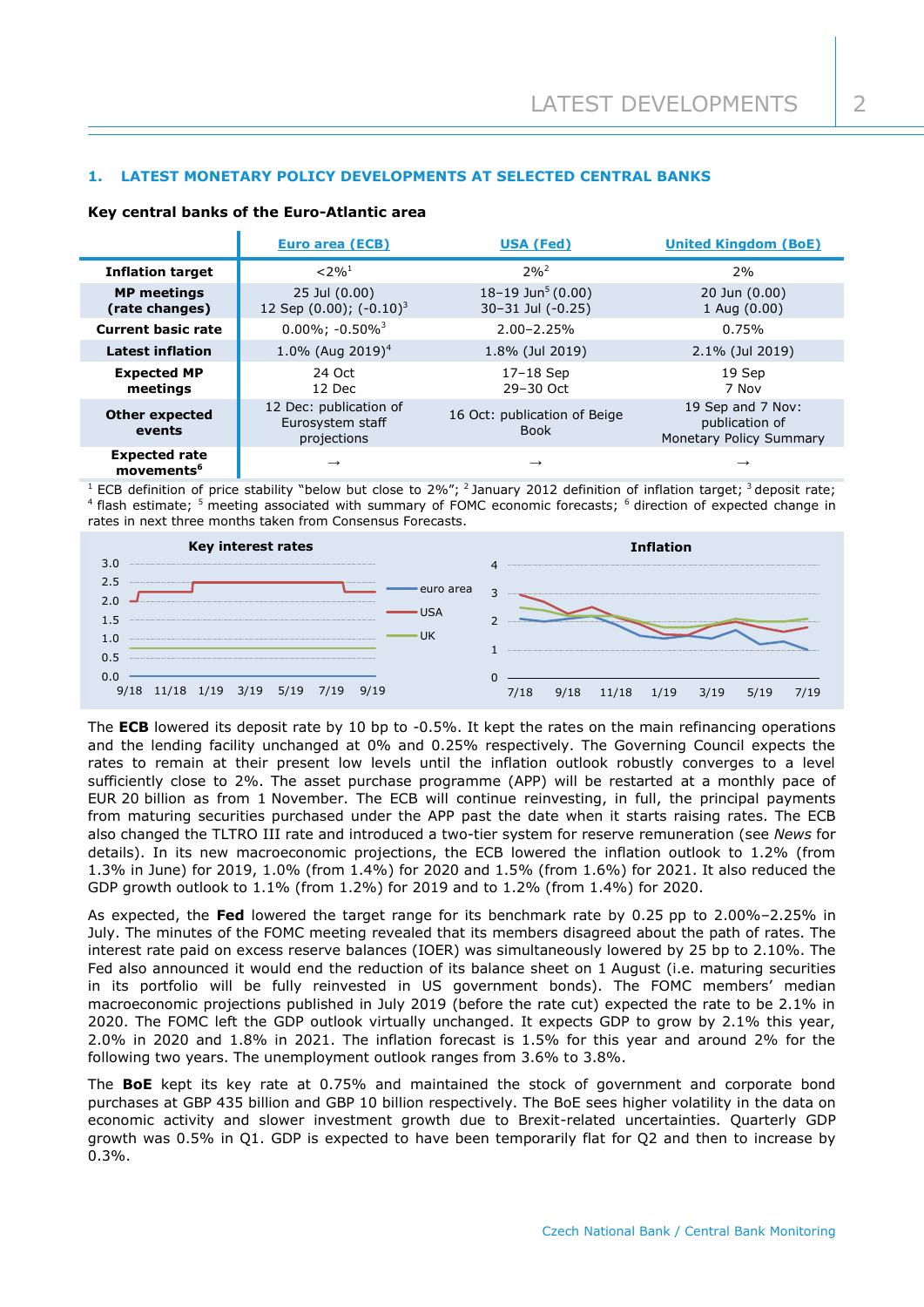|                                                   | <b>Sweden (Riksbank)</b>                         | <b>Hungary (MNB)</b>                              |                                                    |  |  |
|---------------------------------------------------|--------------------------------------------------|---------------------------------------------------|----------------------------------------------------|--|--|
| <b>Inflation target</b>                           | $2%^{3}$                                         | 3%                                                | 2.5%                                               |  |  |
| <b>MP</b> meetings<br>(rate changes)              | $2$ Jul $(0.00)$<br>4 Sep (0.00)                 | 25 Jun (0.00)<br>23 Jul (0.00)<br>27 Aug (0.00)   | $2 - 3$ Jul $(0.00)$<br>$10-11$ Sep $(0.00)$       |  |  |
| <b>Current basic rate</b>                         | $-0.25\%$ ; $-1.00\%$ <sup>2</sup>               | $0.9\%$ ; $-0.05\%$ <sup>2</sup>                  | 1.50%                                              |  |  |
| <b>Latest inflation</b>                           | 1.7% (Jul 2019)                                  | 3.3% (Jul 2019)                                   | 2.9% (Jul 2019)                                    |  |  |
| <b>Expected MP</b><br>meetings                    | 23 Oct                                           | 24 Sep<br>22 Oct<br>19 Nov                        | $1-2$ Oct<br>$5-6$ Nov<br>$3-4$ Dec                |  |  |
| <b>Other expected</b><br>events                   | 24 Oct: publication of<br>Monetary Policy Report | 24 Sep: publication of<br><b>Inflation Report</b> | 1/2 Nov: publication of<br><b>Inflation Report</b> |  |  |
| <b>Expected rate</b><br>$move$ ments <sup>1</sup> | $\rightarrow$                                    | $\rightarrow$                                     | $\rightarrow$                                      |  |  |

# **Selected central banks of inflation-targeting EU countries**

Direction of expected change in rates in next three months taken from Consensus Forecast survey;  $2$  deposit rate; <sup>3</sup> CPIF - consumer price index including fixed interest rate.



The **Riksbank** left its policy rate unchanged at -0.25%. It still expects the rate to be raised towards the end of the year or at the beginning of next year. The Riksbank noted that the rate will be increased at a slower pace than it had previously expected due to worsened sentiment and low interest rates abroad. With effect from July 2019 to December 2020, the Riksbank will purchase government bonds totalling SEK 45 billion. This corresponds to around half of the principal payments and coupons that the Riksbank will receive from the bond portfolio during this period. The purchases are intended to maintain the portfolio at an appropriate level and continue the Riksbank's presence on the market. In its September forecast, the Riksbank predicts inflation of just under 2% in 2019–2021. The bank lowered its GDP growth forecast to 1.5% in both 2019 and 2020. It expects 1.9% growth in 2021.

The **MNB** maintained its base rate at 0.9% and its deposit rate at -0.05%. It expects core inflation (excluding indirect tax effects) to decline from 3.7% in July to 3% at the end of 2019. The Hungarian economy grew by almost 5% in Q2, mainly driven by industry, construction and services. The expected slowdown in GDP growth (to 5.3% in Q1) has been confirmed. However, the growth will remain strong (at 4.3% in 2019 and 3.3% in 2020) according to the MNB forecast. The MNB has been buying corporate bonds to diversify funding to the domestic corporate sector. The scheme's target amount is HUF 300 billion. Corporate bond issuance is expected to pick up in Q4. Under the complementary *Funding for Growth Scheme Fix*, participating credit institutions have concluded loan contracts with domestic SMEs totalling HUF 219 billion.

The **NBP** left its interest rate at 1.5% over the past three months. Despite slowing economic growth abroad, GDP growth remained buoyant in Q1 (at 4.5%). It continued to be driven by household consumption, fuelled by increasing employment, rapid wage growth, positive consumer sentiment and social benefit payments. Investment also contributed to GDP growth, although less so than in the previous quarter. According to the NBP forecast, GDP will grow by 4.5% this year and slow to 4.0% next year. According to the flash estimate, consumer inflation stood at 2.8% in August, driven primarily by growth in food prices. After a temporary rise above the inflation target in 2020 Q1, the NBP expects inflation to return to the target at the end of the monetary policy horizon.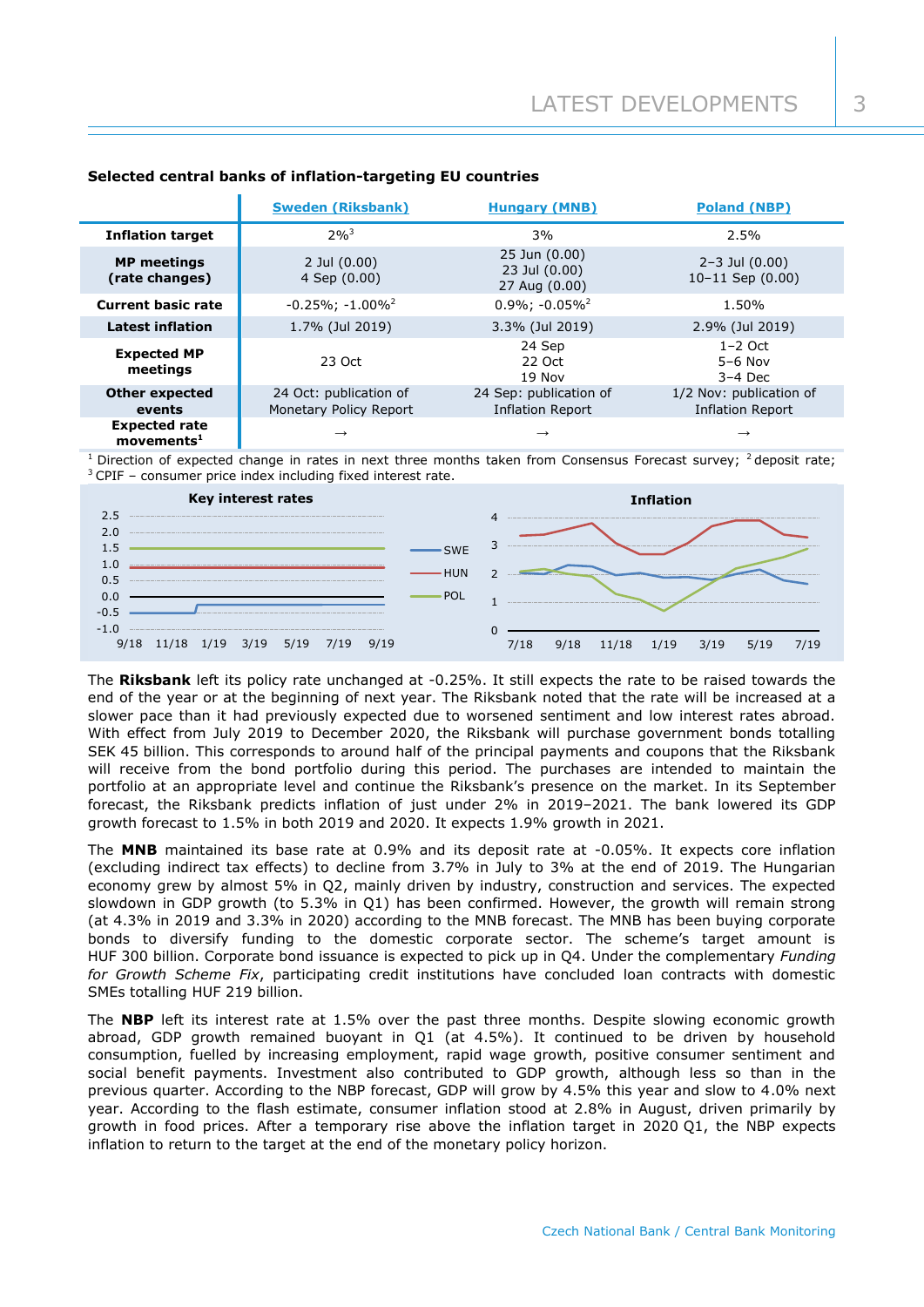|                                                   | <b>Norway (NB)</b>                               | <b>Switzerland (SNB)</b>                     | <b>New Zealand</b><br>(RBNZ)                                  | <b>Canada (BoC)</b>                              |
|---------------------------------------------------|--------------------------------------------------|----------------------------------------------|---------------------------------------------------------------|--------------------------------------------------|
| <b>Inflation target</b>                           | 2%                                               | $0 - 2%$                                     | 2%                                                            | 2%                                               |
| <b>MP</b> meetings<br>(rate changes)              | 20 Jun $(+0.25)$<br>15 Aug (0.00)                | 13 Jun (0.00)                                | 26 Jun (0.00)<br>7 Aug (-0.50)                                | 10 Jul (0.00)<br>4 Sep (0.00)                    |
| <b>Current basic</b><br>rate                      | 1.25%<br>$0.25\%$ <sup>1</sup>                   | $-0.75\%$ <sup>3</sup>                       | 1.0%                                                          | 1.75%                                            |
| <b>Latest inflation</b>                           | 1.9% (Jul 2019)                                  | $0.3\%$ (Jul 2019)                           | 1.7% (2019 Q2)                                                | 2.0% (Jul 2019)                                  |
| <b>Expected MP</b><br>meetings                    | 19 Sep<br>24 Oct                                 | 19 Sep<br>12 Dec                             | 25 Sep<br>13 Nov                                              | 30 Oct<br>4 Dec                                  |
| <b>Other expected</b><br>events                   | 19 Sep: publication of<br>Monetary Policy Report | 29 Sep: publication of<br>Quarterly Bulletin | 13 Nov: publication of<br><b>Monetary Policy</b><br>Statement | 30 Oct: publication of<br>Monetary Policy Report |
| <b>Expected rate</b><br>$m$ ovements <sup>4</sup> |                                                  |                                              | $\rightarrow$                                                 |                                                  |

# **Other selected inflation-targeting countries**

 $1$  Only on reserves exceeding quota;  $2$  chart displays centre of band;  $3$  new SNB monetary policy rate;  $4$  direction of expected change in rates in next three months taken from Consensus Forecasts or, in the case of New Zealand, from RBNZ survey.



As expected, the **NB** raised its policy rate by 0.25 pp to 1.25% in June. It also increased the rate on reserves in excess of banks' individual quotas by 0.25 pp to 0.25%. Inflation is slightly above the target and growth in the Norwegian economy is solid. At the same time, uncertainty regarding global trade tensions is weighing on the economy. Based on the June forecast, the NB expects the policy rate to be increased further in 2019 H2. The rate outlook for the end of 2022 remained at 1.75%. Inflation will reach the target in early 2020 and stay there over the rest of the forecast period. By contrast, CPI-ATE (inflation adjusted for tax changes and excluding energy products) will hit the target from above and remain there for the rest of the forecast period.

The **SNB** abandoned the 3M LIBOR in June and introduced the new SNB policy rate as its key rate. It will use this rate in taking and communicating its monetary policy decisions; the rate remains at -0.75% (see *News* for details). The SNB continues to reserve the right to intervene in the foreign exchange market as necessary. GDP grew by 2.3% in Q1. The SNB still expects the economy to grow by 1.5% this year. The inflation forecast for the coming four quarters moved higher. The SNB reduced the inflation outlook for 2019 from 0.3% to 0.6% and that for 2020 from 0.6% to 0.7%.

The **RBNZ** reduced its official rate by 0.5 pp to 1.0% in August due to a need for monetary stimulus to maintain maximum sustainable employment and meet the inflation objective. Inflation is currently below the inflation target (at 1.7% in Q2) and is likely to remain below it in 2020. Employment is near its maximum sustainable level and the output gap is close to zero. GDP growth has slowed to 2.5% (from just below 3%) over the past year and will probably remain soft (2%) in the coming quarter. According to the RBNZ forecast, the economy will expand at a rate of under 3% this year. The growth will slow further to around 2% in 2020.

The **BoC** maintained its key rate at 1.75%. Inflation was at the target of 2% in July and will stay around it in the coming months. Core inflation indicators also remain close to 2%. The Canadian economy grew faster in Q2 than the BoC had predicted in its latest forecast. However, this stronger growth is temporary, as "trade war" risks have increased. The economy is currently operating close to potential. In the period ahead, the Governing Council will pay particular attention to the global trade environment and its impact on the outlook for inflation and GDP.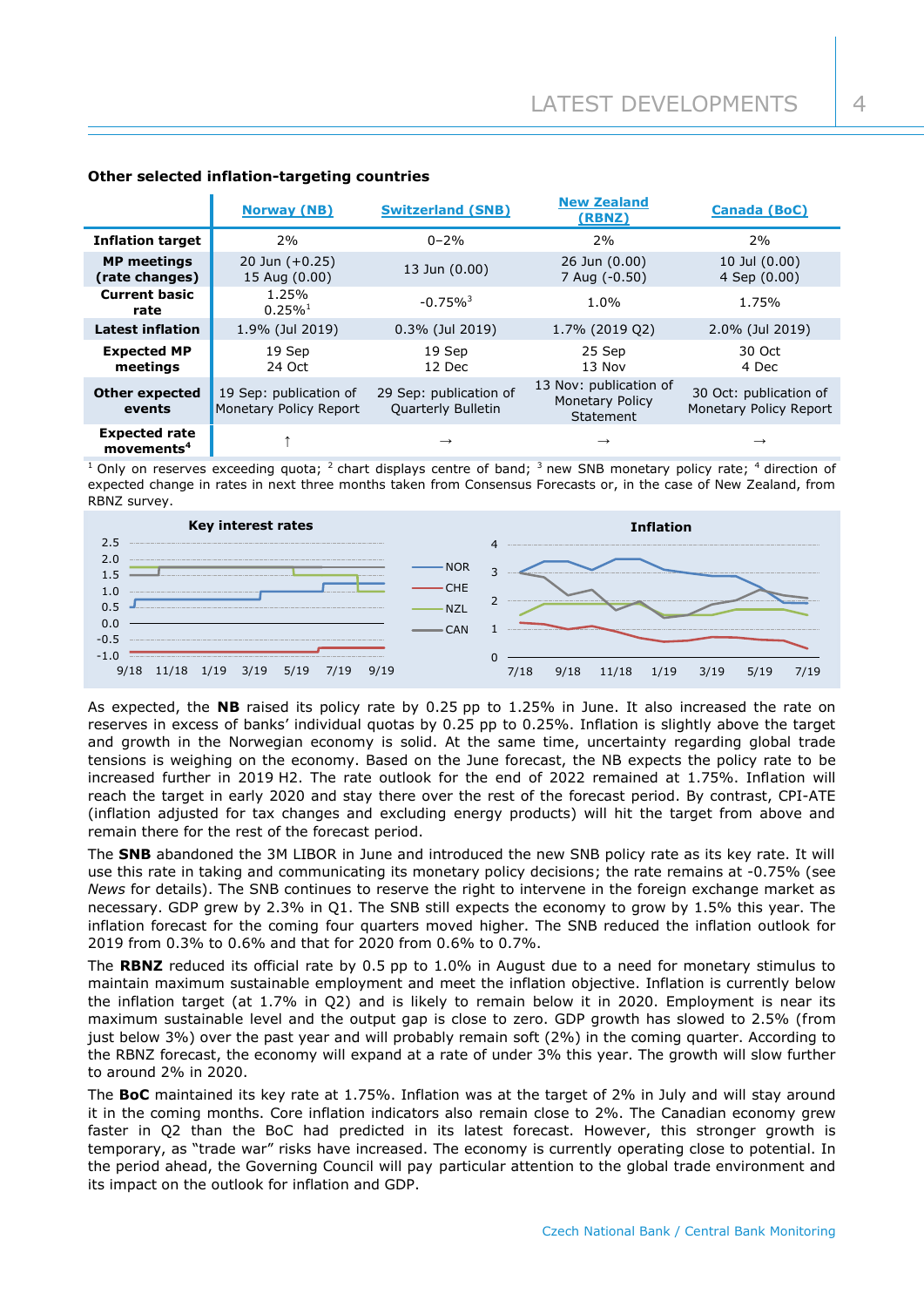## **2. NEWS OVER THE LAST THREE MONTHS**

#### **ECB introduces further measures to support economy**

At its September meeting, the ECB lowered its deposit rate further into negative territory to -0.5%, adjusted the conditions for its existing unconventional monetary measures and announced some new ones. The measures are aimed at easing monetary conditions and supporting monetary policy transmission. The three key reasons for the September actions were specified by the President of the ECB, Mario Draghi: (i) the protracted and more marked than expected slowdown in the eurozone economy, (ii) the persistence of downside risks of both a trade and geopolitical nature, and (iii) the downward revision in projected inflation levels and the fact that current inflation remains muted. The following actions were introduced:

- As from 1 November the ECB is to restart net purchases under the asset purchase programme (APP) at a monthly pace of EUR 20 billion. The Governing Council expects them to run for as long as necessary to reinforce the accommodative impact of its policy rates, and to end shortly before it starts raising the key ECB interest rates.
- Reinvestments of the principal payments from maturing securities purchased under the APP will continue, in full, even past the date when the Governing Council starts raising the key ECB interest rates, and in any case for as long as necessary to maintain favourable liquidity conditions and an ample degree of monetary accommodation.
- The modalities of the new series of quarterly targeted longer-term refinancing operations (TLTRO III) will be changed to preserve favourable bank lending conditions, ensure the smooth transmission of monetary policy and further support the accommodative stance of monetary policy. The interest rate in each operation will now be set at the level of the average rate applied in the Eurosystem's main refinancing operations over the life of the respective TLTRO. For banks whose eligible net lending exceeds a benchmark, the rate applied in TLTRO III operations will be lower, and can be as low as the average interest rate on the deposit facility prevailing over the life of the operation. The maturity of the operations will be extended from two to three years. More details are available on the [ECB](https://www.ecb.europa.eu/press/pr/date/2019/html/ecb.pr190912~19ac2682ff.en.html)  [website.](https://www.ecb.europa.eu/press/pr/date/2019/html/ecb.pr190912~19ac2682ff.en.html)
- The ECB introduced a two-tier system for reserve remuneration in which part of banks' holdings of excess liquidity will be exempt from the negative deposit facility rate in order to support the bankbased transmission of monetary policy. The measure will apply as of 30 October 2019. More details are available on the [ECB website.](https://www.ecb.europa.eu/press/pr/date/2019/html/ecb.pr190912_2~a0b47cd62a.en.html)

#### **Christine Lagarde most likely to become new ECB boss, Kristalina Georgieva to head IMF**

Christine Lagarde, until recently the head of the International Monetary Fund, will lead the ECB after the departure of Mario Draghi, whose mandate expires on 31 October. She will be definitively appointed by the EU summit in October. After her nomination in July, Lagarde resigned as the IMF's chief, and the current World Bank head Kristalina Georgieva was nominated for this position in early August by the EU countries (after defeating Dutch finance minister Jeroen Dijsselbloem and Finnish central bank governor Olli Rehn in a difficult vote). Georgieva's chances of definitive appointment as head of the IMF are substantial, as the candidate of the European countries has traditionally led this institution (while the World Bank has been headed by a US candidate). IMF member countries had until 6 September to nominate additional candidates to lead the IMF, but no official nomination was announced. The selection of a new IMF boss should be completed by 4 October. Former British finance minister George Osborne and current Bank of England governor Mark Carney were mentioned as potential other candidates.

### **This year's Jackson Hole symposium addresses challenges for monetary policy in era of global economic uncertainty**

This year's August central bankers' conference in Wyoming, USA, chose "[Challenges for Monetary Policy](https://www.kansascityfed.org/publications/research/escp/symposiums/escp-2019)" as its topic. As the symposium took place in an atmosphere of slowing global economic growth and looming trade wars, the contributions dealt mainly with the limited ability of central banks to protect the global economy from the adverse effects of increasing political uncertainty. The opening speech was made as usual by US Fed chair Jerome H. Powell, who among other things referred to trade disputes between the US and China and warned that incorporating business uncertainty into central bank monetary policy decisions presents a "new challenge" for the Fed and stressed that the Fed has little ability to influence international trade negotiations. Other participants included leading central bankers and academics. Bank of England governor Mark Carney made a radical proposal to create an IMF global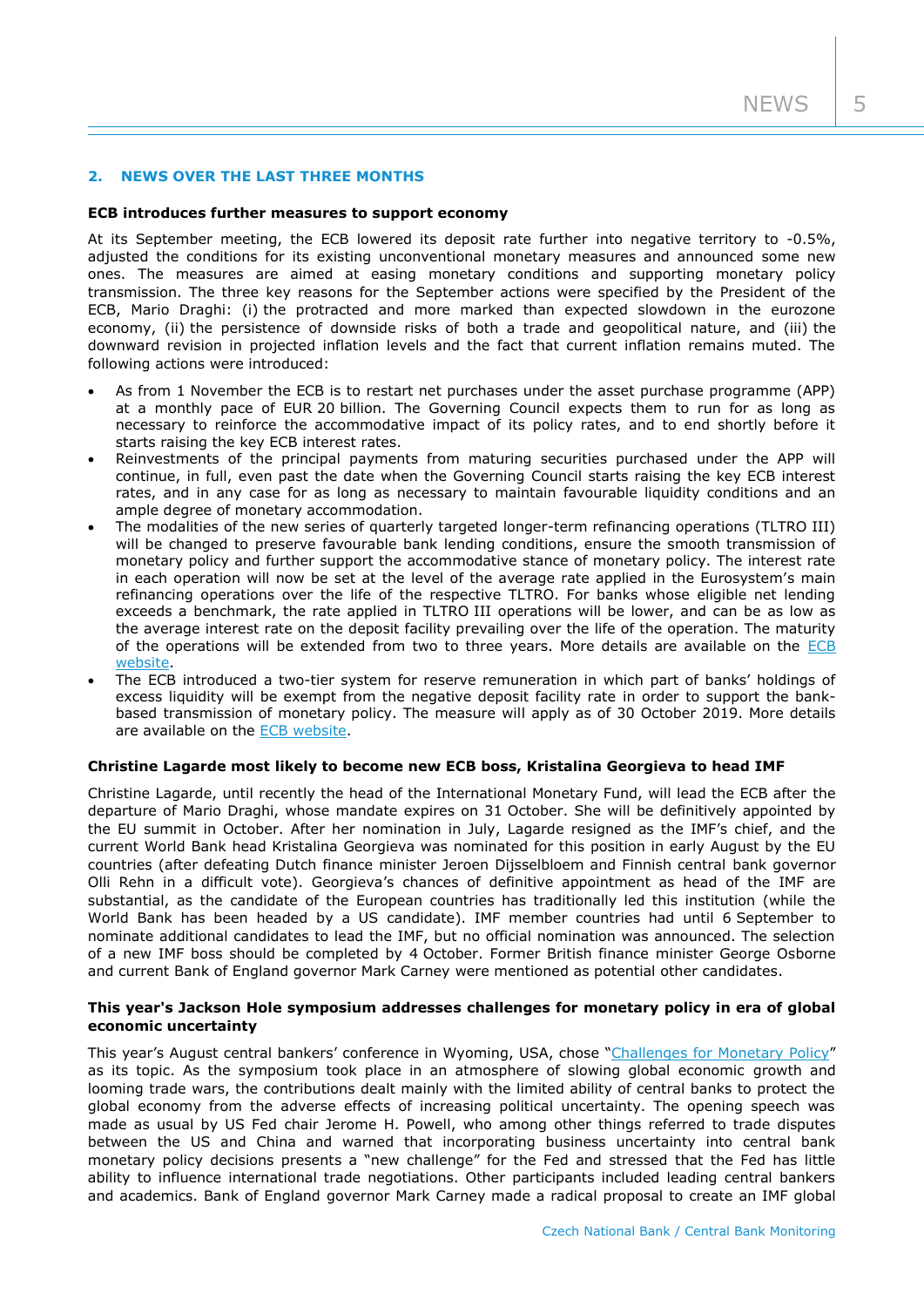electronic currency as a counterweight to the US dollar. Other speakers included Israeli central bank governor Amir Yaron, Australian central bank governor Philip Lowe, former Brazilian central bank governor Ilan Goldfajn, MIT professor and former BoE external MPC member Kristine J. Forbes, MIT professor and former governor of Central Bank of Cyprus Athanasios Orphanides, IMF chief economist Gita Gopinath and LSE professor and Bank of England external MPC member Silvana Tenreyro.

## **SNB to leave LIBOR**

In June, at the press conference following its monetary policy meeting, the Swiss Central Bank [announced](https://www.snb.ch/en/mmr/speeches/id/ref_20190613_tjn/source/ref_20190613_tjn.en.pdf) it was to abandon its current 3M LIBOR target range and use the "SNB policy rate" as its main monetary policy interest rate to communicate its monetary policy decisions. The rate remains at -0.75%. The overnight [SARON rate](https://www.snb.ch/en/ifor/finmkt/id/finmkt_repos_saron) (the Swiss average rate overnight), developed jointly by the SNB and the Swiss stock exchange in 2009, will be used as a rate signalling the conditions on the financial market. The SARON rate is calculated from the repo transactions actually conducted on the CHF secured interbank money market (consisting of around 150 banks). The SNB aims to keep the two rates approximately the same by means of open market operations. The SARON rate is currently -0.75%. The SNB's monetary policy will not change in any way.

Switzerland is not the first country to move away from the reputationally damaged LIBOR (and generally from IBOR interbank unsecured rates) to alternative reference rates. The UK has SONIA (Sterling Overnight Index Average) administered by the Bank of England, the ECB administers the €STR rate (euro short-term rate), and the Secured Overnight Financing Rate (SOFR) is starting to be used in the US. The Bank of Canada [announced](https://www.bankofcanada.ca/2019/07/bank-canada-become-administrator-key-interest/) in July that starting next year it will become the administrator of the Canadian Overnight Repo Rate Average (CORRA).

#### **Croatia wants to adopt euro**

In July, Croatia [officially applied](https://www.consilium.europa.eu/media/40282/letter-of-intent.pdf) to join ERM II and subsequently enter the euro area. The conditions for ERM II entry are likely to be met by mid-2020. In line with the EU principle of equal treatment, Croatia has been [subject to the same conditions](https://www.consilium.europa.eu/en/press/press-releases/2019/07/08/statement-on-croatia-s-path-towards-erm-ii-participation/) as Bulgaria (which applied for ERM II membership in 2018), including the requirement to simultaneously join ERM II and the Banking Union. The earliest possible euro adoption date in Croatia is 2023.

#### **Changes at Turkish central bank**

Turkish President Erdogan unexpectedly replaced Murat Cetinkaya, governor of the Turkish central bank (CBRT), in early July over "personal disagreements" and replaced him with his deputy Murat Uysal. The replacement stems from the president's long-running dissatisfaction with the policy of the CBRT, which raised interest rates to 24% in the fight against high inflation and held them at this high level despite the president's objections to them stifling economic growth (see the [September 2018 CBM\)](https://www.cnb.cz/export/sites/cnb/en/monetary-policy/.galleries/monitoring/1803_cbm.pdf). Other personnel changes took place in mid-August, when the CBRT moved at least nine senior economic experts from their managing positions, including the chief economist and the head of the monetary policy unit. At the end of July, the CBRT made a sharp rate cut of 4.25 pp to 19.75%, enabled by falling inflation and a more stable currency. Nevertheless, the president has called for further interest rates cuts. Governor Uysal immediately indicated that a reduction could occur. The CBRT did indeed lower rates by 3.15 pp to 16.50% at its regular monetary policy meeting in September.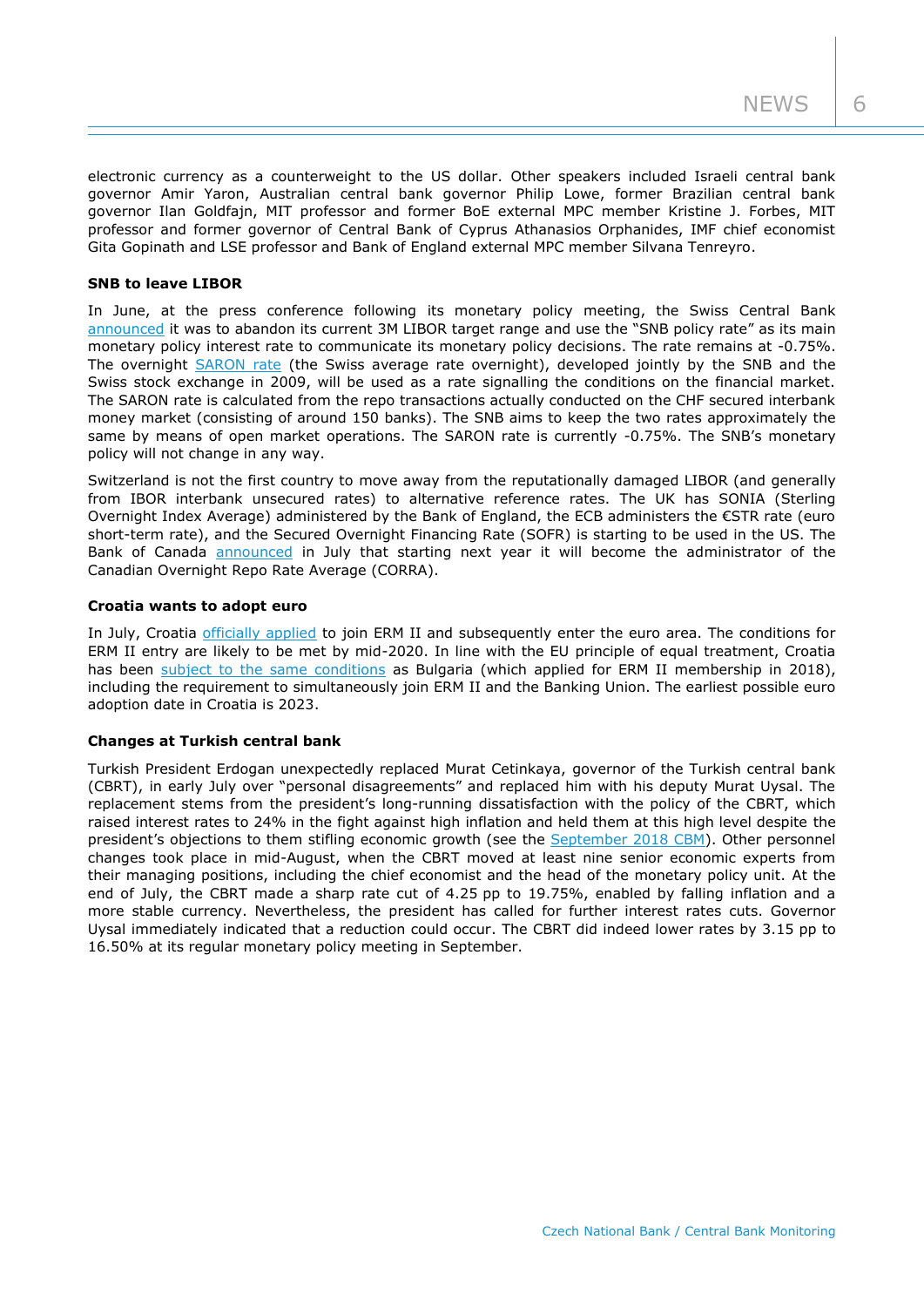## **3. SPOTLIGHT: FLEXIBILITY OF INFLATION TARGETING AT CENTRAL BANKS**

*Inflation targeting, which is applied by central banks in most developed countries, is not applied strictly by any of them. The regime applied is referred to as "flexible inflation targeting", as banks focus on their*  inflation target over the medium term and tolerate short-term deviations from it in the event of large *shocks. This article analyses the flexibility of inflation targeting at the central banks we monitor.*

The following article describes the experience with flexible inflation targeting at the central banks covered regularly in *Central Bank Monitoring*. All these central banks refer to their monetary policy as flexible, emphasising its focus on the medium term and the possibility of inflation deviating from the target in the event of large shocks. The level of flexibility is not derived from the legislative mandate, which often accentuates only the primary objective of price stability. Below, we analyse the main elements of the flexibility of the monetary policy regime: the existence of a secondary objective, the communication of a tolerance band around the target, the communication of a monetary policy horizon, the existence of explicit exemptions from fulfilling the inflation target, whether or not other variables besides inflation enter the reaction function in the central bank's primary model, and what the central bank's time horizon for the deviation of inflation from the target is in the reaction function.

#### **Concise theoretical basis**

For central banks showing some flexibility in response to short-term shocks, Bernanke and Mishkin (1997) began to use the concept of constrained discretion. This flexibility is limited by the fact that a central bank must keep inflation low and inflation expectations anchored. In the case of cost-push shocks, for example, a central bank does not need to aggressively increase interest rates to maintain inflation at its target. This would only happen at the cost of a marked slowdown of the economy or adverse impacts on financial stability. Therefore, the central bank responds more moderately to this type of shock and inflation returns to the target with a lag.

The term flexible inflation targeting was coined by Svensson (1999). He defined it as a situation where the central bank minimises a quadratic loss function containing both the deviation of inflation from the target and the deviation of output from its potential. If the loss function contains only the deviation of inflation, Svensson terms this strict inflation targeting. A large proportion of theoretical models assume a relatively simple case in which there is usually no conflict in achieving both mentioned objectives. Monetary policy can thus focus on achieving the inflation target and, as a result, also achieve a zero output gap on average ("divine coincidence"; Blanchard and Gaul, 2007). Some models – and the majority of central banks – use more complicated loss functions enriched with, for example, interest rate smoothing (Rudebusch and Svensson, 1999). The Norwegian central bank also includes financial stability considerations in its loss function by minimising the deviation of interest rates from their equilibrium levels (Evjen and Kloster, 2012).

From the settings of the loss function and other equations in macroeconomic models, a "reaction function" is derived. This is an equation describing the central bank's optimal behaviour given the structure and parametrisation of the entire model (including the given monetary policy regime) and with regard to minimising the loss function (the "implied reaction function"). $<sup>1</sup>$ </sup>

#### **Practices of individual central banks<sup>2</sup>**

-

The **European Central Bank** (ECB), pursuant to the Treaty on the Functioning of the EU, primarily maintains price stability. Its secondary objective is to support the general economic policies in the EU with a view to contributing to the achievement of the objectives of the EU. The ECB interprets its mandate as achieving inflation below, but close to, 2%. The ECB uses neither a tolerance band, nor a

 $1$  The reaction function should not be confused with the statistical relationship between rates and inflation, which can be derived from historical data. The best-known such relationship is the Taylor rule (Taylor, 1993), proposed to describe the behaviour of the Fed. This rule, which assumes a real equilibrium interest rate of 2% and the same weight for the deviation of inflation from the implicit 2% target and for the output gap, copied the Fed's behaviour quite accurately in 1987–1993. It should be pointed out, however, that the Taylor rule was not originally intended to be normative, that is, it did not give guidance on what the central bank should do, but merely approximated the relationship between the variables over time. In time, however, the economic literature shifted the meaning of "Taylor rule" to describe the reaction function itself.

<sup>&</sup>lt;sup>2</sup> This section is based on publicly available information given on the individual banks' websites.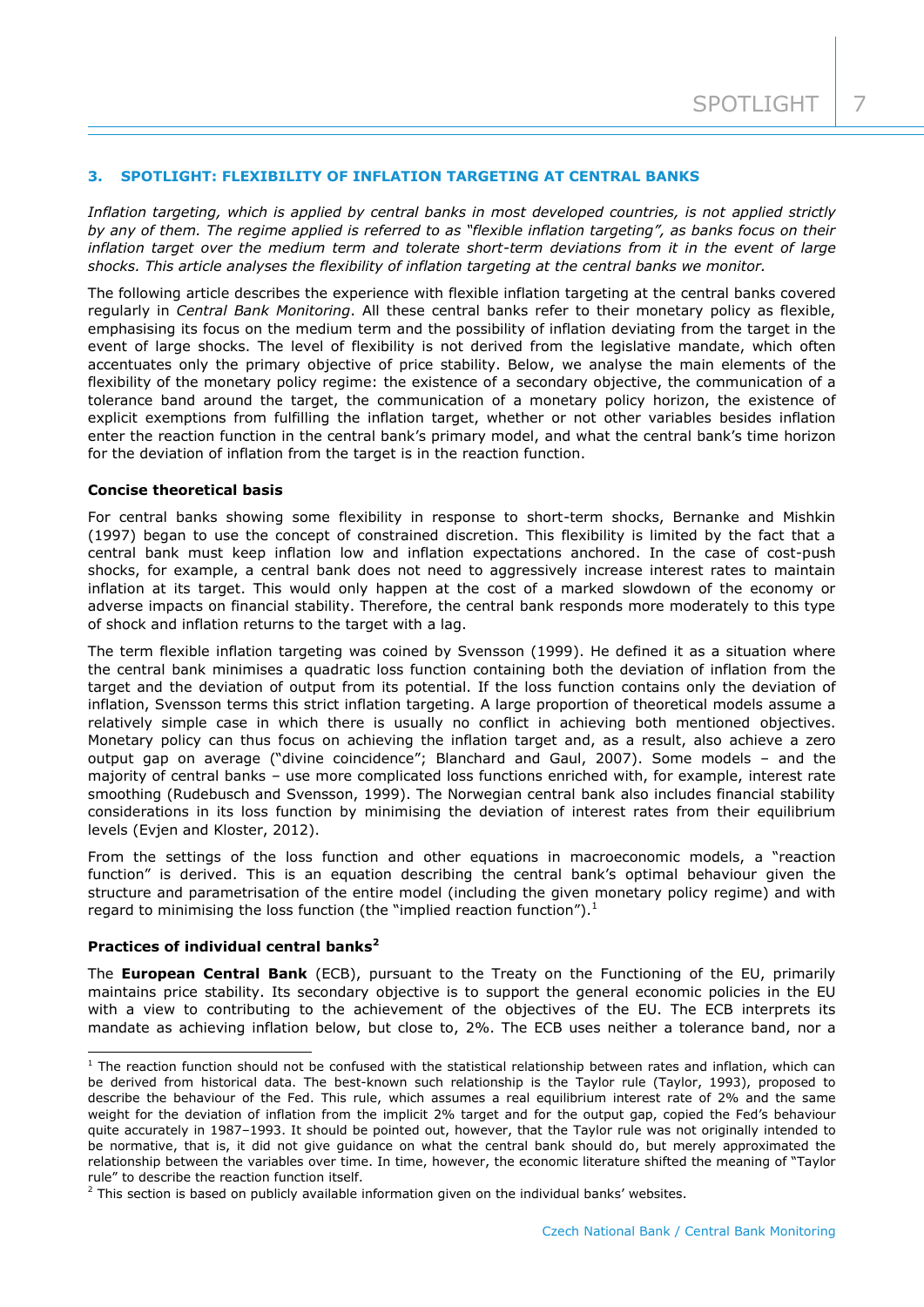monetary policy horizon. In the event of cost-push shocks, the bank declares only a gradual monetary policy reaction. The ECB uses a range of models. The two main ones – the New Area Wide Model II (NAWM II) and the New Multi-Country Model (NMCM) – both contain the output gap. While the NMCM is estimated using the GMM method from real data, NAWM II is a DSGE model and uses the European Commission's estimate of potential output. Both models contain the current output gap in the reaction function. In the case of inflation, the horizon is the current quarter for the NAWM and the next quarter for the NMCM. When creating forecasts and formulating ECB monetary policy, however, these models only serve as analytical simulation tools. The ECB bases its forecasts on market outlooks and not endogenous monetary policy.

The **Federal Reserve** is subject to a 1913 law defining its mandate in the form of achieving full employment, stable prices and moderate long-term interest rates. The FOMC interprets this mandate as achieving a 2% inflation rate, as measured by the PCE (Personal Consumption Expenditures) price index, which is less volatile than the CPI. The Fed does not use a tolerance band, a monetary policy horizon or exemptions. The FRB/US macroeconomic model is based on a reaction function that contains the current deviation of inflation from the target and the current output gap.

The **Bank of England** (BoE) became independent in 1998 and its statutory mandate became price stability, with a secondary objective of supporting government economic policy. The inflation target is set by the government at 2% with no tolerance band. However, there is a de facto tolerance band, because if the target is missed by more than  $\pm 1$  pp, the central bank must explain the deviation to the finance minister in writing. The BoE does not have an explicit monetary policy horizon, nor does it communicate any exemptions from fulfilling the target. The bank uses a number of models, the central one being the COMPASS DSGE model. The reaction function contains the last four deviations of inflation from the target and the current output gap. The latter is measured either as the gap in value added relative to the level that would prevail with flexible prices, or as the deviation of output from the trend calculated using the production function. Like the ECB, the BoE bases its final forecast on market interest rates, not on its endogenous response.

The **Swedish Riksbank** has a statutory mandate to maintain price stability. It interprets this objective to mean 2% inflation, as measured since September 2017 by the CPIF, an index assuming a fixed mortgage rate, instead of the previously used CPI, which is directly affected by interest rate changes. Since September 2017, the Riksbank has also been using an inflation variation band of 1–3% to illustrate uncertainty. The Riksbank communicates neither a monetary policy horizon, nor exemptions. Its core DSGE model RAMSES II uses a reaction function containing the current deviation of inflation from the target, the current gap in hours worked and the first derivatives of those two variables. According to the Riksbank, the reason for using the gap in hours worked (calculated using the HP and KAMEL filters)<sup>3</sup> is that it is an observed variable and that this specification increases the empirical relevance of the model.

The **Hungarian National Bank** (MNB) maintains price stability. Its secondary objective is to support the general economic policies of the government. Price stability is interpreted as 3% inflation; since 2015, the target has been communicated with a tolerance band of  $\pm 1$  pp. In its communications, the MNB uses a monetary policy horizon of 5–8 quarters. The bank explicitly states that in cases of severe, one-off shocks, it applies an exemption to their first-round price effects. The MPM (Monetary Policy Model) core gap model contains the inflation gap at a horizon of four quarters and the current output gap.

The **National Bank of Poland** (NBP), by law, maintains price stability. Its secondary objective is to support the general economic policies of the government, unless this is in conflict with its primary objective. The NBP targets inflation at a rate of 2.5% with a tolerance band of  $\pm 1$  pp. In recent years, it has been using the entire width of the band, i.e. it has been tolerating future inflation at the borders of the band. The bank does not communicate an explicit monetary policy horizon. The length of the horizon of most effective transmission is several quarters and can change over time. The NBP does not use explicit exemptions from fulfilling the target. The core hybrid NECMOD model – lying on the borderline between a DSGE (long-run steady states) and VAR model (short-run dynamics) – uses a reaction function containing the deviation of inflation from the target (one quarter ahead) and the output gap (current).

**Norges Bank** (NB) is by law owned by the government and the king, along with the ministry of finance, plays a major role in its decision-making (for example when determining the exchange rate regime). In

-

<sup>&</sup>lt;sup>3</sup> KAMEL is a model developed by the National Institute of Economic Research to describe the demographic evolution of the labour market.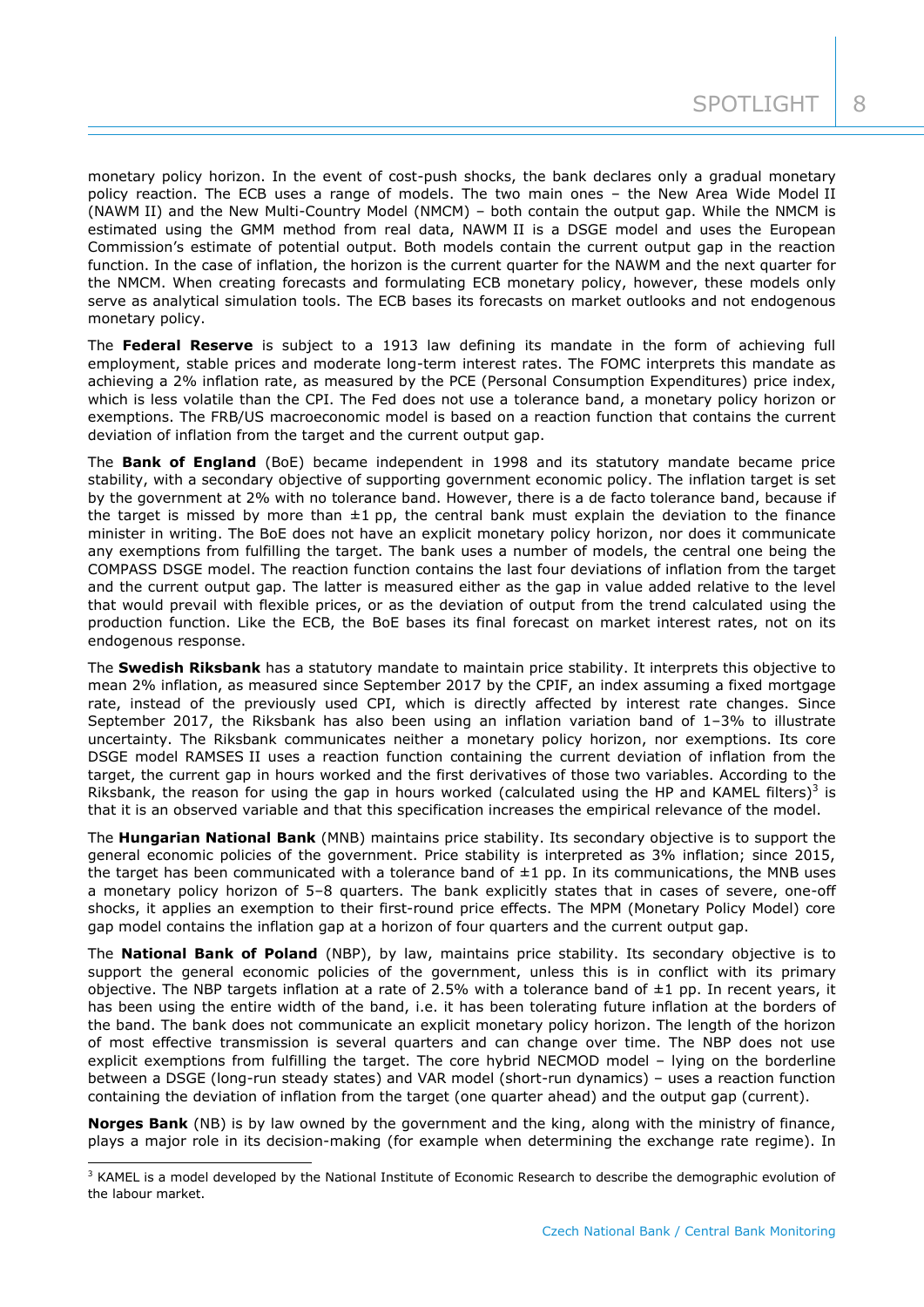the law its mandate is formulated technically (in terms of regulation, payments and issues), but in the area of monetary policy the bank interprets it to mean price stability The bank does not communicate secondary objectives, saying only that inflation targeting should contribute to high and stable output and employment and to counteracting financial imbalances. Since March 2018, the inflation target has been 2% (until then, it had been higher at 2.5%), with no tolerance band. NB communicates neither a monetary policy horizon, nor exemptions. Its core DSGE model NEMO (Norwegian Economy Model) contains the current inflation and output gaps in its reaction function.

The **Swiss National Bank** (SNB) by law ensures price stability, taking due account of economic developments. Officially, it does not target inflation, but de facto it is often classified as doing so. The SNB defines price stability as inflation below 2%. It does not communicate a monetary policy horizon and applies exemptions to one-off shocks such as changes in oil prices. The SNB uses a number of models. Its DSGE model (Rudolf and Zurlinden, 2014) uses the current deviation of inflation from the target and the output gap, and also the change in the output gap, in the reaction function.

The **Reserve Bank of New Zealand** (RBNZ) is explicitly tasked by law with reducing undesirable fluctuations in employment and economic activity in addition to achieving price stability over the medium term. The target is set by the minister of finance and is currently 2%, the midpoint of the 1–3% band in which inflation is expected to stay over the medium term (the tolerance band). The RBNZ's monetary policy horizon is 6–8 quarters, but is not actively communicated. In the past, agreements between the minister of finance and the governor of the bank (Policy Targets Agreements, PTA) contained a list of exemptions, but the RBNZ now no longer issues an explicit list of situations in which it is willing to tolerate off-target inflation, merely stating that such situations may occur. The DSGE model KITT (Kiwi Inflation Targeting Technology) contains a reaction function where interest rates are only influenced by the deviation of inflation from the target one quarter ahead.

The **Bank of Canada** (BoC) has a relatively broadly defined legal mandate to "promote the economic and financial welfare of Canada", which it achieves through inflation targeting. The target is the 2% midpoint of a "control range" of 1–3%. The BoC emphasises the flexibility of its regime; its usual monetary policy horizon of 6–8 quarters changes according to the type of shock it faces in any given period. The bank mentions three situations that could lead to an extension of the horizon: (i) large and persistent shocks to inflation, for example due to oil prices or a global slowdown, which may lead to the zero lower bound on interest rates being reached; (ii) financial imbalances (for example when tighter monetary policy could prevent financial imbalances), (iii) "risk management" of future inflation (for example when there is a high risk of a negative shock to inflation, the bank may tolerate higher inflation over a longer period of time to "buy some insurance" against that risk). The reaction function in the core general equilibrium model TOTEM II (Terms-of-Trade Economic Model, a DSGE-type model) contains both the deviation of inflation from the target (at a horizon of two quarters) and the current output gap.

# **Summary**

Besides their primary mandate of price stability, five out of the ten central banks we monitor also have a legally defined secondary objective. For six central banks, a specific point inflation target is complemented by a tolerance, or variation, band that takes into account the fact that meeting the target to exactly one-tenth of a per cent is unlikely even in tranquil times due to the usual volatility of inflation. The vast majority of central banks using a tolerance band do not, however, view it as an action/inaction band. Rather, it is used as a tool to communicate the uncertainty the central bank faces in achieving its objectives, or as a metric for ex post evaluation of when the central bank was relatively successful in hitting its targets and when the deviations of inflation from the target were "larger than small". The Swiss central bank is the only bank we monitor that uses a target in the form of a band (see Chart 1).



The inflation targeting flexibility of central banks is reinforced by active and explicit communication of exemptions. Of the banks we monitor, half communicate exemptions. Most of the banks do not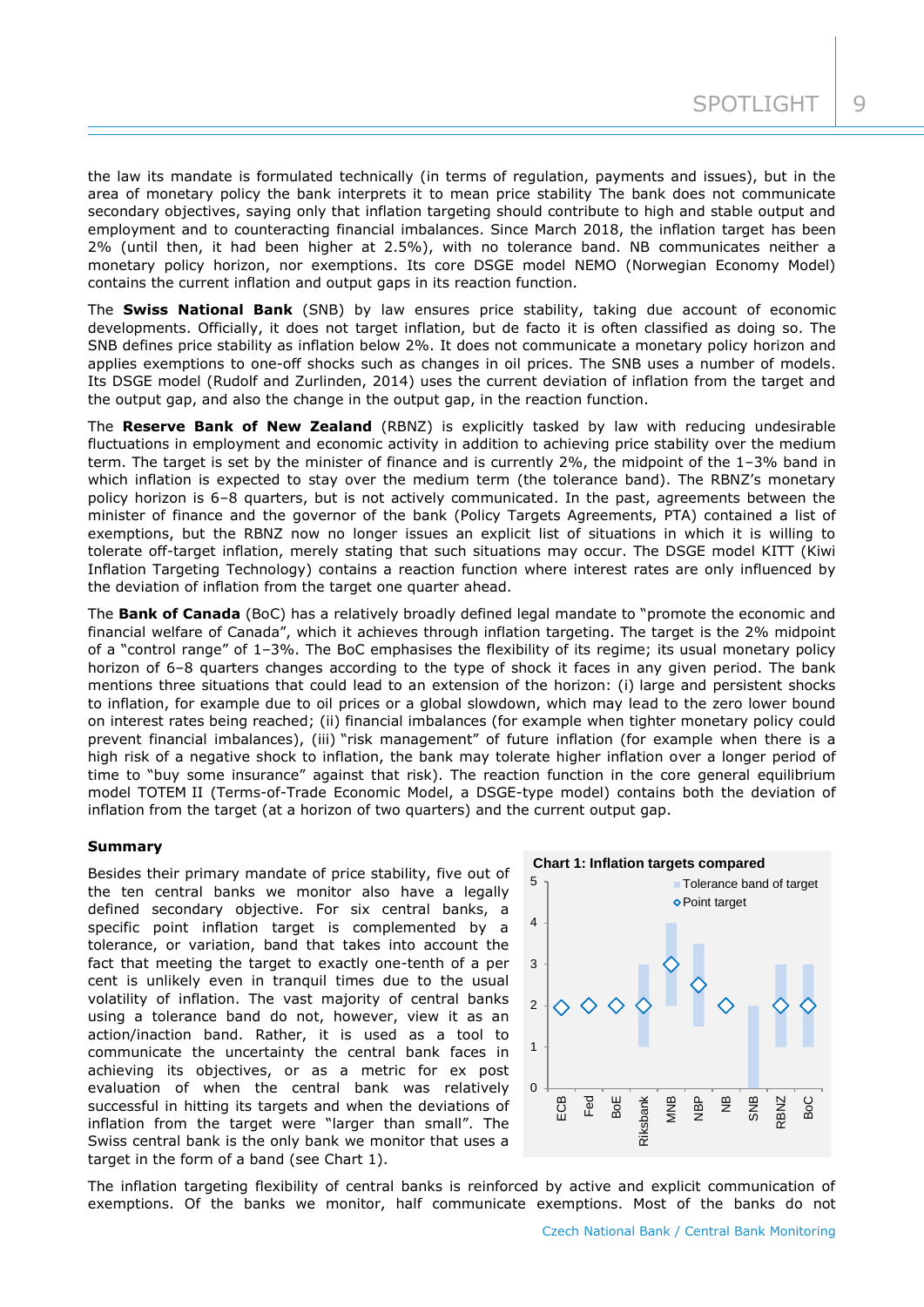communicate the length of the monetary policy horizon, and if they do, the horizon is usually relatively long (6–8 quarters). Given the endogeneity of the specification of the reaction function, it is difficult to evaluate the effect of the calibration of the reaction function on the degree of flexibility. On the one hand, most of the banks also have variables capturing cycles in the real economy in their reaction function. On the other hand, they usually respond to deviations of inflation from the target at a relatively short horizon (usually 0–1 quarters).

#### **References:**

Bernanke, B. S. and F. S. Mishkin (1997): "Inflation targeting: A new framework for monetary policy?", Journal of Economic Perspectives 11, pp. 97–116.

Blanchard, O. and J. Galí (2007): "Real wage rigidities and the new Keynesian model", Journal of Money, Credit and Banking 39(1), pp. 35–65.

Evjen, S. and T. B. Kloster (2012): "Norges Bank's new monetary policy loss function – further discussion", Norges Bank Staff Memo No. 11.

Rudebusch, G. D. and L. E. O. Svensson (1999): "Policy rules for inflation targeting", in: Taylor, J. B. (ed.), Monetary Policy Rules, University of Chicago Press.

Rudolf, B. and M. Zurlinden (2014): "A compact open economy DSGE model for Switzerland", SNB Economic Studies 8/2014.

Svensson, L. E. O. (1999): "Inflation targeting: Some extensions", Scandinavian Journal of Economics 101(3), pp. 337–361.

Taylor, J. B. (1993): "Discretion versus policy rules in practice", Carnegie-Rochester Conference Series on Public Policy 39, pp. 195–214.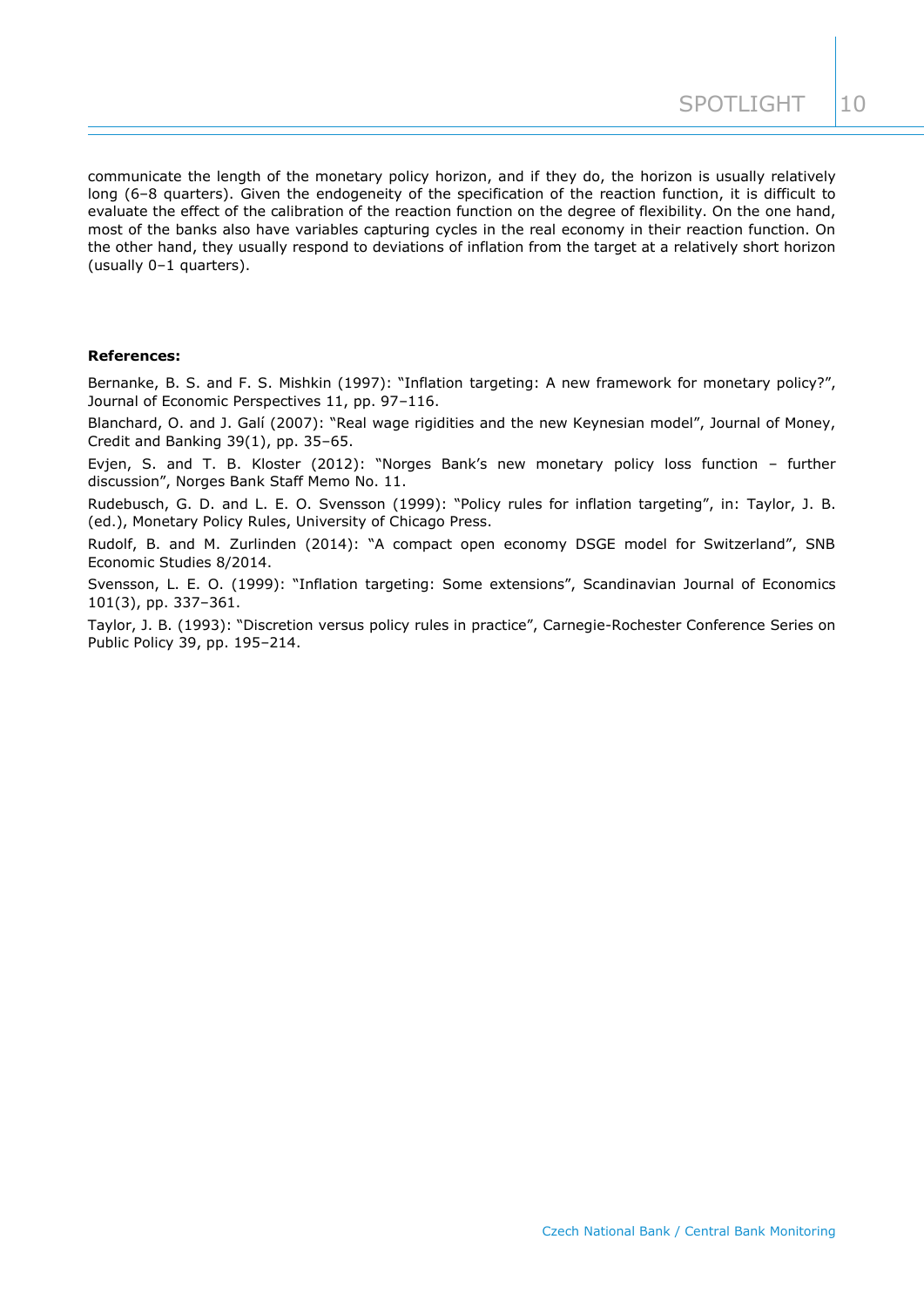# SPOTLIGHT |11

|                                                  | <b>ECB</b>                                                                                                                                                         | Fed                                          | <b>BoE</b>                                       | <b>Riksbank</b>                                                | <b>MNB</b>                                       | <b>NBP</b>                                                                                          | <b>National Bank</b>                                | <b>SNB</b>                                                                            | <b>RBNZ</b>                                  | <b>BoC</b>                                                                                                                                 |
|--------------------------------------------------|--------------------------------------------------------------------------------------------------------------------------------------------------------------------|----------------------------------------------|--------------------------------------------------|----------------------------------------------------------------|--------------------------------------------------|-----------------------------------------------------------------------------------------------------|-----------------------------------------------------|---------------------------------------------------------------------------------------|----------------------------------------------|--------------------------------------------------------------------------------------------------------------------------------------------|
| Primary<br>objective                             | Price stability                                                                                                                                                    | Full<br>employment<br>and price<br>stability | Price stability                                  | Price stability                                                | Price stability                                  | Price stability                                                                                     | Price stability                                     | Price stability                                                                       | Full<br>employment<br>and price<br>stability | Price stability                                                                                                                            |
| <b>Secondary</b><br>objective                    | Support general<br>economic<br>policies of EU,<br>contribute to<br>achievement of<br>objectives of EU                                                              | n/a                                          | Support<br>economic<br>policies of<br>government | n/a                                                            | Support<br>economic<br>policies of<br>qovernment | Support<br>economic<br>policies of<br>government if<br>not in conflict<br>with primary<br>objective | n/a                                                 | Take due<br>account of<br>economic<br>developments<br>in achieving<br>price stability | n/a                                          | n/a                                                                                                                                        |
| <b>Current target</b>                            | < 2%                                                                                                                                                               | 2%                                           | 2%                                               | 2%                                                             | 3%                                               | 2.5%                                                                                                | 2%                                                  | $\leq$ 2%                                                                             | Near 2%                                      | 2%                                                                                                                                         |
| <b>Tolerance</b><br>band                         | n/a                                                                                                                                                                | n/a                                          | n/a                                              | $1 - 3%$                                                       | ± 1 pp                                           | ±1p                                                                                                 | n/a                                                 | n/a                                                                                   | $1 - 3\%$                                    | $1 - 3%$                                                                                                                                   |
| Length of<br>monetary<br>policy horizon          | n/a                                                                                                                                                                | n/a                                          | n/a                                              | n/a                                                            | 5-8 quarters                                     | Several<br>quarters, can<br>be changed                                                              | n/a                                                 | n/a                                                                                   | 6-8 quarters                                 | 6-8 quarters,<br>can be changed                                                                                                            |
| <b>Exemptions</b>                                | Yes (only<br>gradual<br>monetary policy<br>reaction for<br>cost-push<br>shocks)                                                                                    | No.                                          | No                                               | No                                                             | Yes<br>(large shocks)                            | No                                                                                                  | No                                                  | Yes (one-off<br>shocks such as<br>change in oil<br>prices or<br>exchange rate)        | No                                           | Yes<br>(large shocks,<br>effect on<br>financial<br>stability,<br>intentional<br>missing of<br>target in event<br>of asymmetrical<br>risks) |
| Output/<br>employment<br>in reaction<br>function | New Area Wide<br>Model II<br>(NAWM II):<br>yes, output<br>gap, change in FRB/US model:<br>output gap.<br>New Multi-<br>country Model<br>(NMCM): yes,<br>output gap | output gap                                   | COMPASS:<br>output gap                           | Ramses II: gap<br>in hours worked<br>and change in<br>that gap | MPM (Monetary<br>Policy Model):<br>output gap    | NECMOD:<br>output gap                                                                               | Norwegian<br>Economy Model<br>(NEMO): output<br>gap | DSGE model:<br>output gap and<br>change in<br>output gap                              | KITT: no                                     | Totem II:<br>output gap                                                                                                                    |
| <b>Horizon</b> in<br>model                       | 0 quarters<br>(NAWM II),<br>1 quarter<br>(NMCM)                                                                                                                    | 0 quarters                                   | $0 - 3$ quarters                                 | 0 quarters                                                     | 4 quarters                                       | 1 quarter                                                                                           | 0 quarters                                          | 0 quarters                                                                            | 1 quarter                                    | 2 quarters                                                                                                                                 |